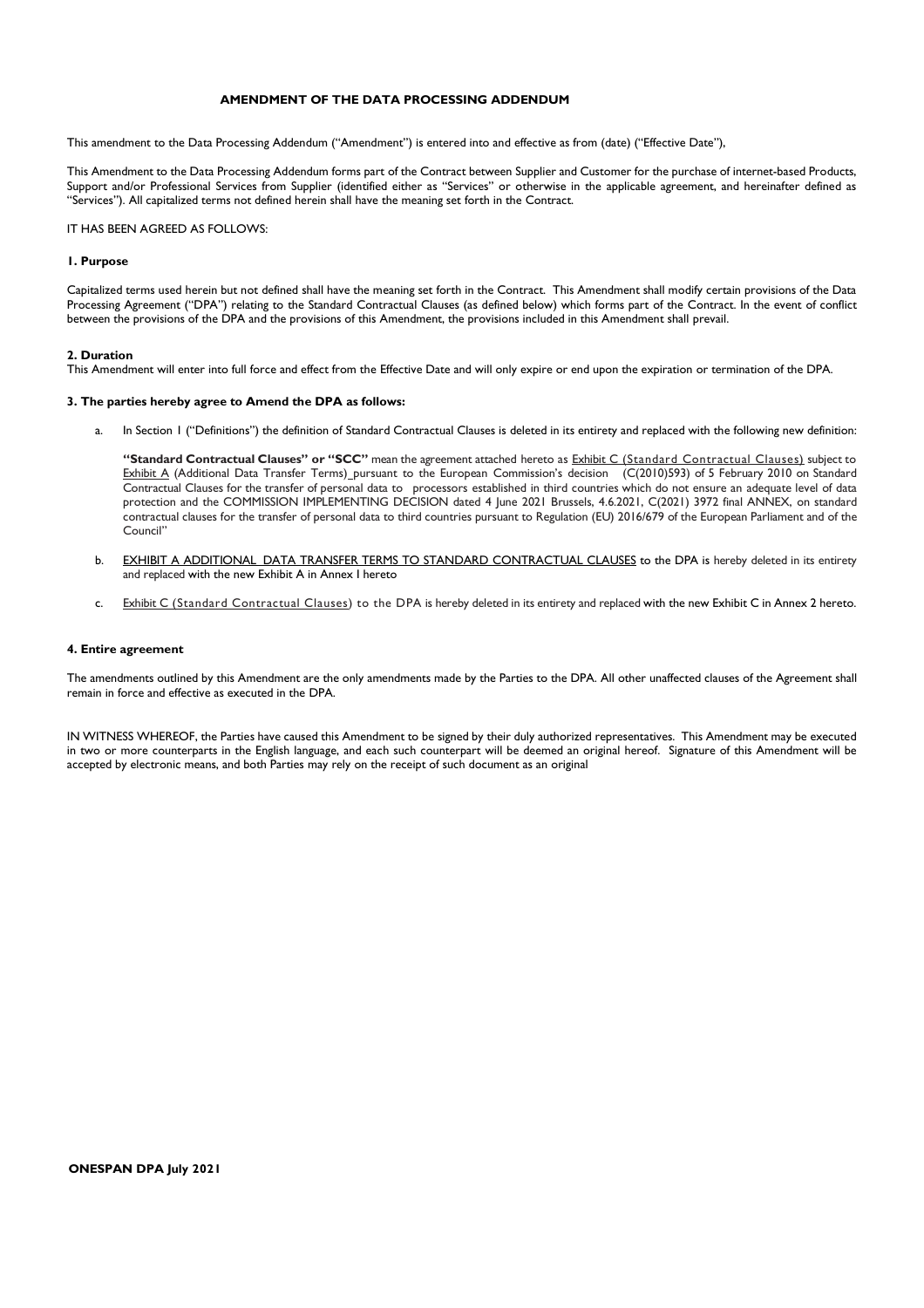| <b>Customer Name</b> |  |
|----------------------|--|
|----------------------|--|

| Customer Legal Name: _______________________ |
|----------------------------------------------|
|                                              |
|                                              |
|                                              |
|                                              |

| <b>OneSpan International GmbH</b>                                                                                                                                                                                                                                                                                                                                                                                                                                             | OneSpan North America Inc.        |
|-------------------------------------------------------------------------------------------------------------------------------------------------------------------------------------------------------------------------------------------------------------------------------------------------------------------------------------------------------------------------------------------------------------------------------------------------------------------------------|-----------------------------------|
|                                                                                                                                                                                                                                                                                                                                                                                                                                                                               |                                   |
|                                                                                                                                                                                                                                                                                                                                                                                                                                                                               |                                   |
|                                                                                                                                                                                                                                                                                                                                                                                                                                                                               |                                   |
|                                                                                                                                                                                                                                                                                                                                                                                                                                                                               |                                   |
| OneSpan NV                                                                                                                                                                                                                                                                                                                                                                                                                                                                    | <b>OneSpan Technology Limited</b> |
|                                                                                                                                                                                                                                                                                                                                                                                                                                                                               |                                   |
|                                                                                                                                                                                                                                                                                                                                                                                                                                                                               |                                   |
|                                                                                                                                                                                                                                                                                                                                                                                                                                                                               |                                   |
| ${\small \textsf{Date:}} \begin{tabular}{ c c c c } \hline \multicolumn{3}{ c }{\textsf{Date:}} & \multicolumn{3}{ c }{\textsf{Date:}} \\ \hline \multicolumn{3}{ c }{\textsf{Date:}} & \multicolumn{3}{ c }{\textsf{Date:}} \\ \hline \multicolumn{3}{ c }{\textsf{Date:}} & \multicolumn{3}{ c }{\textsf{Date:}} \\ \hline \multicolumn{3}{ c }{\textsf{Date:}} & \multicolumn{3}{ c }{\textsf{Date:}} \\ \hline \multicolumn{3}{ c }{\textsf{Date:}} & \multicolumn{3}{ c$ |                                   |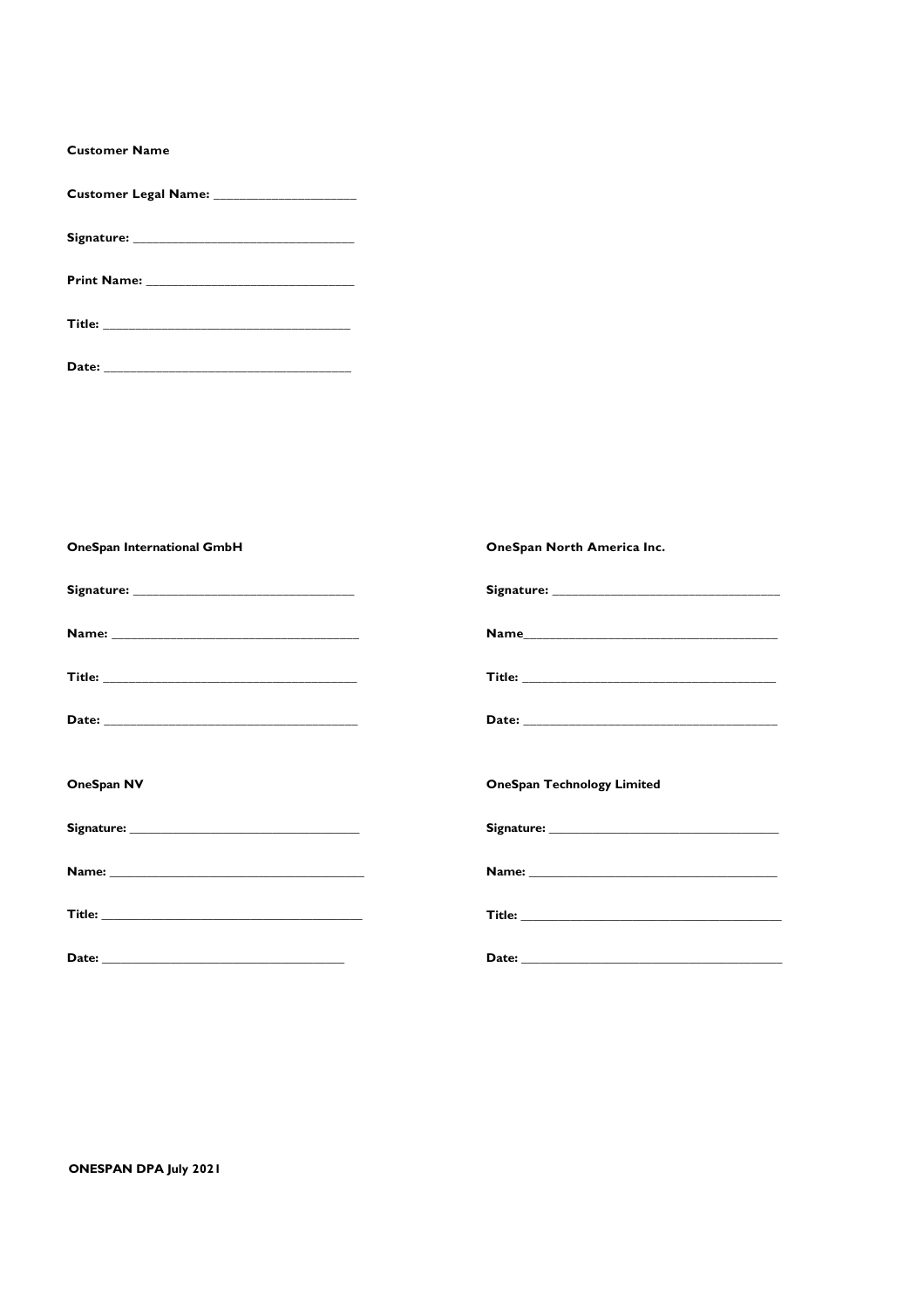#### **Annex 1- EXHIBIT A ADDITIONAL DATA TRANSFER TERMS TO STANDARD CONTRACTUAL CLAUSES**

- **1.1. Customers covered by the Standard Contractual Clauses.** The Standard Contractual Clauses and the additional terms specified in this Exhibit A apply to (i) the legal entity that has executed the Standard Contractual Clauses as a data exporter and its Controller Affiliates and, (ii) all Affiliates of Customer established within the European Economic Area, Switzerland and the United Kingdom, which have signed Order Forms for the Services. For the Standard Contractual Clauses and this Section 1, the aforementioned entities shall be deemed "data exporters".
- **1.2. Instructions.** This DPA and the Contract are Customer's complete and final instructions at the time of execution of the DPA for the Processing of Personal Data. Any additional or alternate instructions must be agreed upon separately. For the purposes of Clause 5(a) of the Standard Contractual Clauses, the following is deemed an instruction by the Customer to process Personal Data: (a) Processing in accordance with the Contract; (b) Processing initiated by Users in their use of the Services; and (c) Processing to comply with other reasonable instructions provided by Customer (e.g., via email or support tickets) where such instructions are consistent with the terms of the Contract.
- **1.3. Appointment of new Sub-processors and List of current Sub-processors.** Pursuant to Clause 9 of the Standard Contractual Clauses, Customer acknowledges and expressly agrees that (a) Supplier's Affiliates may be retained as Sub-processors; and (b) Supplier and Supplier's Affiliates respectively may engage third-party Sub-processors in connection with the provision of the Services. Supplier shall make available to Customer the current list of Sub-processors in accordance with Section 4.2 of this DPA.
- **1.4. Notification of New Sub-processors and Objection Right for new Sub-processors.** Pursuant to Clause 9 of the Standard Contractual Clauses, Customer acknowledges and expressly agrees that Supplier may engage new Sub-processors as described in Sections 4.2 and 4.3 of the DPA.
- **1.5. Copies of Sub-processor Agreements.** The parties agree that the copies of the Sub-processor agreements that must be provided by Supplier to Customer pursuant to Clause 9 of the Standard Contractual Clauses may have all commercial information, or clauses unrelated to the Standard Contractual Clauses or their equivalent, removed by Supplier beforehand; and, that such copies will be provided by Supplier, in a manner to be determined in its discretion, only upon request by Customer.
- **1.6. Audits and Certifications.** The parties agree that the audits described in Clause 8.9 of the Standard Contractual Clauses shall be carried out in accordance with the provisions of clause 5.2 of the DPA.
- **1.7. Certification of Deletion.** The parties agree that the certification of deletion of Personal Data that is described in Clause 16.d of the Standard Contractual Clauses shall be provided by Supplier to Customer only upon Customer's request.
- **1.8. Conflict.** In the event of any conflict, inconsistency, between the body of this DPA and/or any of its Schedules (not including the Standard Contractual Clauses) and the Standard Contractual Clauses in Exhibit C or in case of invalid or illegal amendment to the Standard Contractual Clauses made by this DPA and/or any of its Schedules, the Standard Contractual Clauses shall prevail.

**Annex 2- New Standard Contractual Clauses**

**EXHIBIT C**

EUROPEAN COMMISSION

Brussels, 4.6.2021 C(2021) 3972 final ANNEX

ANNEX

*to the*

## COMMISSION IMPLEMENTING DECISION

**on standard contractual clauses for the transfer of personal data to third countries pursuant to Regulation (EU) 2016/679 of the European Parliament and of the Council**

## **ANNEX**

## **STANDARD CONTRACTUAL CLAUSES**

## **SECTION I**

## *Clause 1*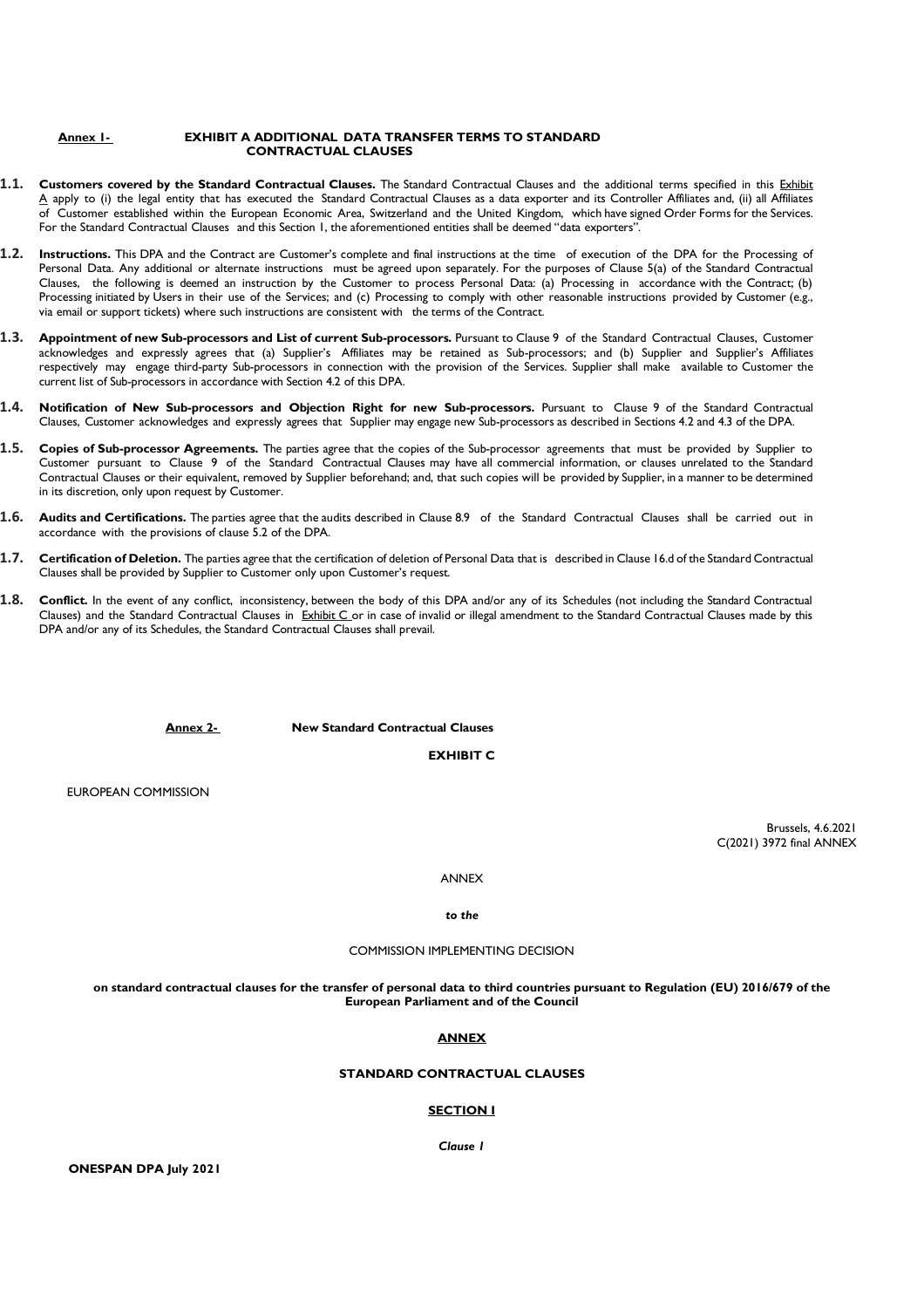#### **Purpose and scope**

- a. The purpose of these standard contractual clauses is to ensure compliance with the requirements of Regulation (EU) 2016/679 of the European Parliament and of the Council of 27 April 2016 on the protection of natural persons with regard to the processing of personal data and on the free movement of such data (General Data Protection Regulation)<sup>1</sup> for the transfer of personal data to a third country.
- b. The Parties:
	- i. the natural or legal person(s), public authority/ies, agency/ies or other body/ies (hereinafter "entity/ies") transferring the personal data, as listed in Annex I.A. (hereinafter each "data exporter"), and
	- ii. the entity/ies in a third country receiving the personal data from the data exporter, directly or indirectly via another entity also Party to these Clauses, as listed in Annex I.A. (hereinafter each "data importer")

have agreed to these standard contractual clauses (hereinafter: "Clauses").

- c. These Clauses apply with respect to the transfer of personal data as specified in Annex I.B.
- d. The Appendix to these Clauses containing the Annexes referred to therein forms an integral part of these Clauses.

### *Clause 2* **Effect and invariability of the Clauses**

- a. These Clauses set out appropriate safeguards, including enforceable data subject rights and effective legal remedies, pursuant to Article 46(1) and Article 46 (2)(c) of Regulation (EU) 2016/679 and, with respect to data transfers from controllers to processors and/or processors to processors, standard contractual clauses pursuant to Article 28(7) of Regulation (EU) 2016/679, provided they are not modified, except to select the appropriate Module(s) or to add or update information in the Appendix. This does not prevent the Parties from including the standard contractual clauses laid down in these Clauses in a wider contract and/or to add other clauses or additional safeguards, provided that they do not contradict, directly or indirectly, these Clauses or prejudice the fundamental rights or freedoms of data subjects.
- b. These Clauses are without prejudice to obligations to which the data exporter is subject by virtue of Regulation (EU) 2016/679.

## *Clause 3*

#### **Third-party beneficiaries**

- a. Data subjects may invoke and enforce these Clauses, as third-party beneficiaries, against the data exporter and/or data importer, with the following exceptions:
	- i. Clause 1, Clause 2, Clause 3, Clause 6, Clause 7;<br>ii. Clause 8 Module One: Clause 8.5 (e) and Clause
	- Clause 8 Module One: Clause 8.5 (e) and Clause 8.9(b); Module Two: Clause 8.1(b), 8.9(a), (c), (d) and (e); Module Three: Clause 8.1(a), (c) and (d) and Clause 8.9(a), (c), (d), (e), (f) and (g); Module Four: Clause 8.1 (b) and Clause 8.3(b);
	- iii. Clause 9 Module Two: Clause 9(a), (c), (d) and (e); Module Three: Clause 9(a), (c), (d) and (e);
	- iv. Clause 12 Module One: Clause 12(a) and (d); Modules Two and Three: Clause 12(a), (d) and (f);
	- v. Clause 13;
	- vi. Clause  $15.1(c)$ ,  $(d)$  and  $(e)$ ;<br>vii. Clause  $16(e)$ :
	- Clause  $16(e)$ ;
	- viii. Clause 18 Modules One, Two and Three: Clause 18(a) and (b); Module Four: Clause 18.
- b. Paragraph (a) is without prejudice to rights of data subjects under Regulation (EU) 2016/679.

#### *Clause 4* **Interpretation**

- a. Where these Clauses use terms that are defined in Regulation (EU) 2016/679, those terms shall have the same meaning as in that Regulation.
- b. These Clauses shall be read and interpreted in the light of the provisions of Regulation (EU) 2016/679.
- c. These Clauses shall not be interpreted in a way that conflicts with rights and obligations provided for in Regulation (EU) 2016/679.

## *Clause 5*

## **Hierarchy**

In the event of a contradiction between these Clauses and the provisions of related agreements between the Parties, existing at the time these Clauses are agreed or entered into thereafter, these Clauses shall prevail.

#### *Clause 6* **Description of the transfer(s)**

The details of the transfer(s), and in particular the categories of personal data that are transferred and the purpose(s) for which they are transferred, are specified in Annex I.B.

#### *Clause 7 - Optional* **Docking clause**

An entity that is not a Party to these Clauses may, with the agreement of the Parties, accede to these Clauses at any time, either as a data exporter or as a data importer, by completing the Appendix and signing Annex I.A.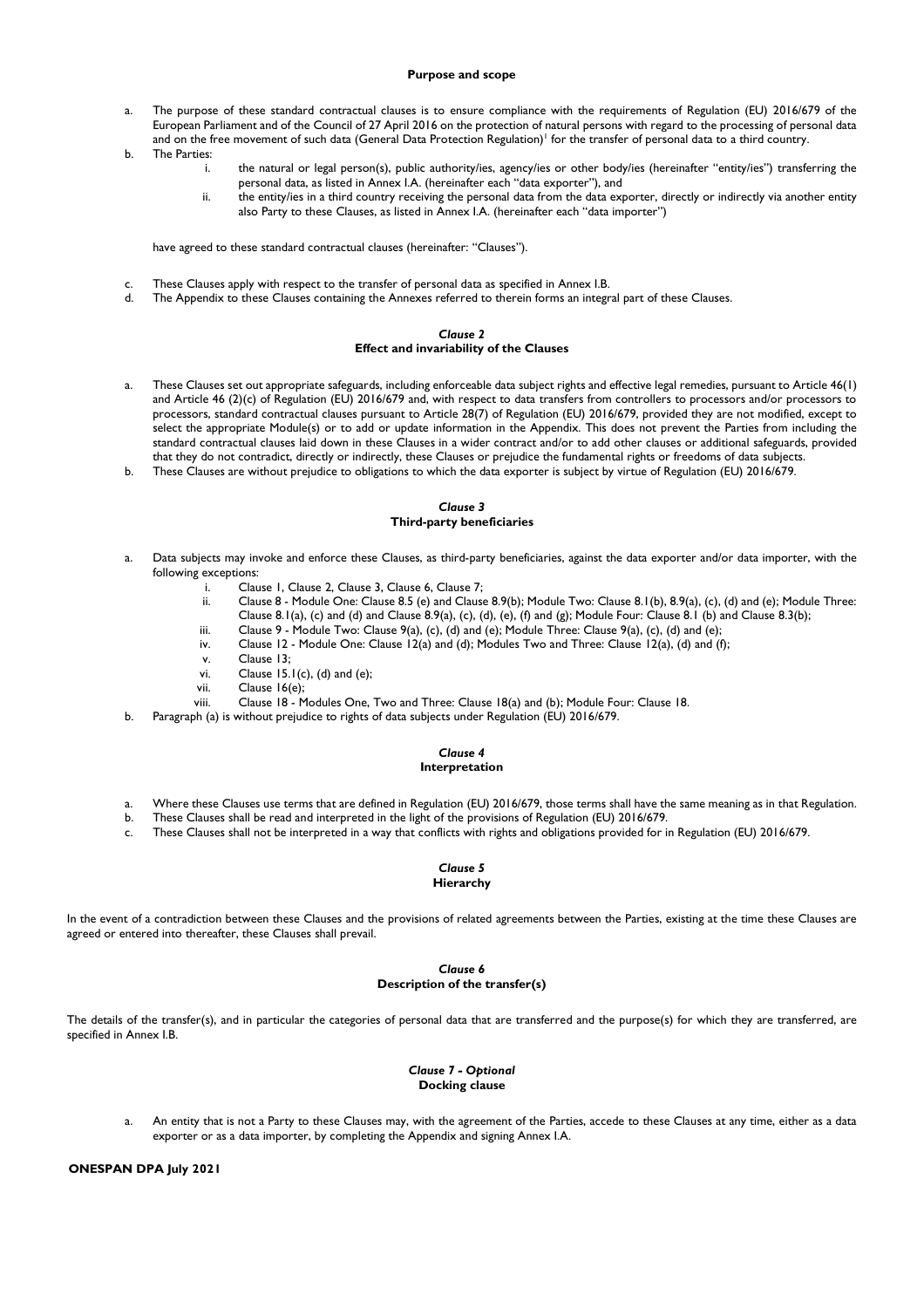- b. Once it has completed the Appendix and signed Annex I.A, the acceding entity shall become a Party to these Clauses and have the rights and obligations of a data exporter or data importer in accordance with its designation in Annex I.A.
- c. The acceding entity shall have no rights or obligations arising under these Clauses from the period prior to becoming a Party.

## **SECTION II – OBLIGATIONS OF THE PARTIES**

## *Clause 8*

#### **Data protection safeguards**

The data exporter warrants that it has used reasonable efforts to determine that the data importer is able, through the implementation of appropriate technical and organisational measures, to satisfy its obligations under these Clauses.

#### **MODULE TWO: Transfer controller to processor**

## **8.1 Instructions**

- a. The data importer shall process the personal data only on documented instructions from the data exporter. The data exporter may give such instructions throughout the duration of the contract.
- b. The data importer shall immediately inform the data exporter if it is unable to follow those instructions.

#### **8.2 Purpose limitation**

The data importer shall process the personal data only for the specific purpose(s) of the transfer, as set out in Annex I.B, unless on further instructions from the data exporter.

#### **8.3 Transparency**

On request, the data exporter shall make a copy of these Clauses, including the Appendix as completed by the Parties, available to the data subject free of charge. To the extent necessary to protect business secrets or other confidential information, including the measures described in Annex II and personal data, the data exporter may redact part of the text of the Appendix to these Clauses prior to sharing a copy, but shall provide a meaningful summary where the data subject would otherwise not be able to understand the its content or exercise his/her rights. On request, the Parties shall provide the data subject with the reasons for the redactions, to the extent possible without revealing the redacted information. This Clause is without prejudice to the obligations of the data exporter under Articles 13 and 14 of Regulation (EU) 2016/679.

#### **8.4 Accuracy**

If the data importer becomes aware that the personal data it has received is inaccurate, or has become outdated, it shall inform the data exporter without undue delay. In this case, the data importer shall cooperate with the data exporter to erase or rectify the data.

#### **8.5 Duration of processing and erasure or return of data**

Processing by the data importer shall only take place for the duration specified in Annex I.B. After the end of the provision of the processing services, the data importer shall, at the choice of the data exporter, delete all personal data processed on behalf of the data exporter and certify to the data exporter that it has done so, or return to the data exporter all personal data processed on its behalf and delete existing copies. Until the data is deleted or returned, the data importer shall continue to ensure compliance with these Clauses. In case of local laws applicable to the data importer that prohibit return or deletion of the personal data, the data importer warrants that it will continue to ensure compliance with these Clauses and will only process it to the extent and for as long as required under that local law. This is without prejudice to Clause 14, in particular the requirement for the data importer under Clause 14(e) to notify the data exporter throughout the duration of the contract if it has reason to believe that it is or has become subject to laws or practices not in line with the requirements under Clause 14(a).

#### **8.6 Security of processing**

- a. The data importer and, during transmission, also the data exporter shall implement appropriate technical and organisational measures to ensure the security of the data, including protection against a breach of security leading to accidental or unlawful destruction, loss, alteration, unauthorised disclosure or access to that data (hereinafter "personal data breach"). In assessing the appropriate level of security, the Parties shall take due account of the state of the art, the costs of implementation, the nature, scope, context and purpose(s) of processing and the risks involved in the processing for the data subjects. The Parties shall in particular consider having recourse to encryption or pseudonymisation, including during transmission, where the purpose of processing can be fulfilled in that manner. In case of pseudonymisation, the additional information for attributing the personal data to a specific data subject shall, where possible, remain under the exclusive control of the data exporter. In complying with its obligations under this paragraph, the data importer shall at least implement the technical and organisational measures specified in Annex II. The data importer shall carry out regular checks to ensure that these measures continue to provide an appropriate level of security.
- b. The data importer shall grant access to the personal data to members of its personnel only to the extent strictly necessary for the implementation, management and monitoring of the contract. It shall ensure that persons authorised to process the personal data have committed themselves to confidentiality or are under an appropriate statutory obligation of confidentiality.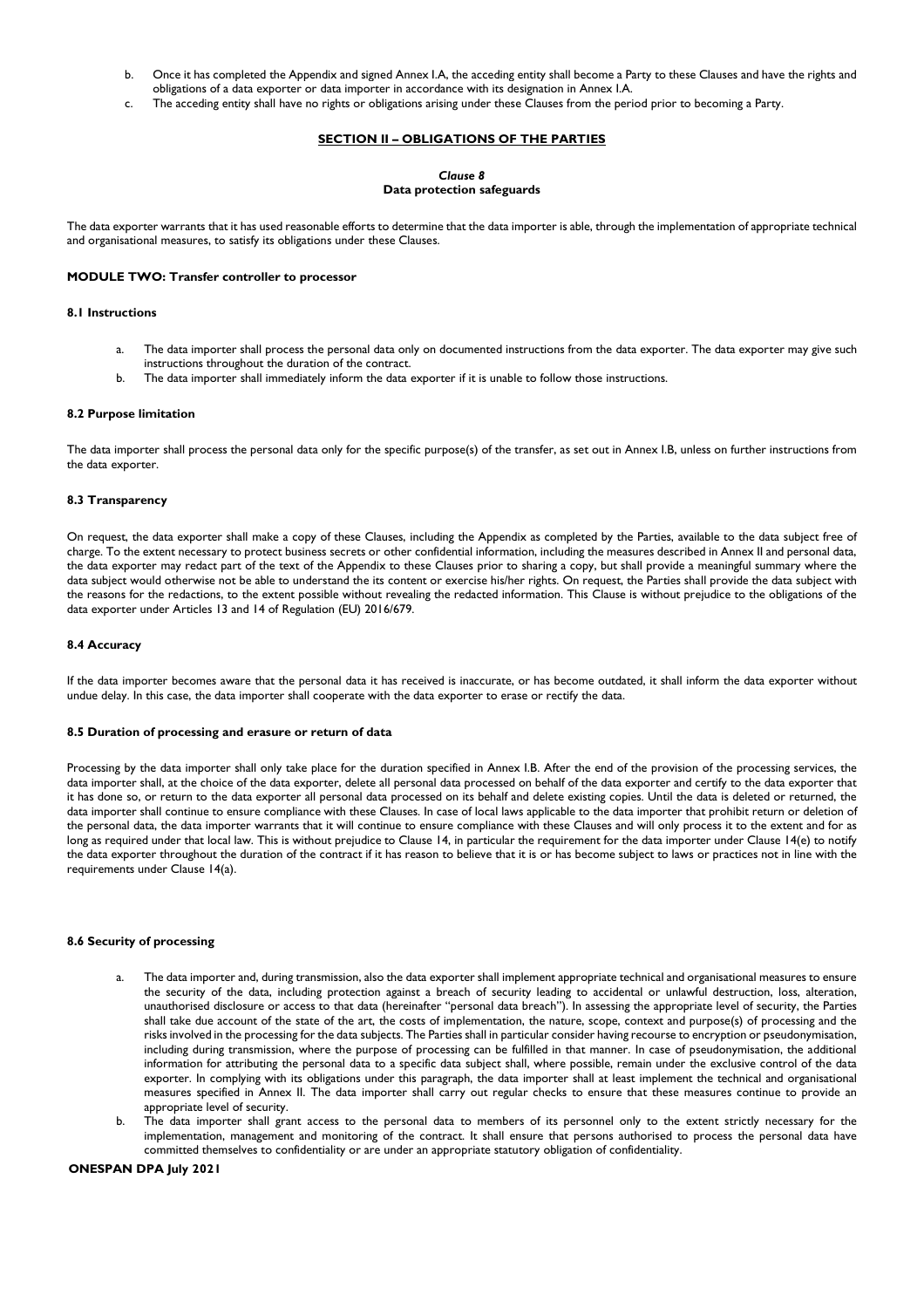- In the event of a personal data breach concerning personal data processed by the data importer under these Clauses, the data importer shall take appropriate measures to address the breach, including measures to mitigate its adverse effects. The data importer shall also notify the data exporter without undue delay after having become aware of the breach. Such notification shall contain the details of a contact point where more information can be obtained, a description of the nature of the breach (including, where possible, categories and approximate number of data subjects and personal data records concerned), its likely consequences and the measures taken or proposed to address the breach including, where appropriate, measures to mitigate its possible adverse effects. Where, and in so far as, it is not possible to provide all information at the same time, the initial notification shall contain the information then available and further information shall, as it becomes available, subsequently be provided without undue delay.
- d. The data importer shall cooperate with and assist the data exporter to enable the data exporter to comply with its obligations under Regulation (EU) 2016/679, in particular to notify the competent supervisory authority and the affected data subjects, taking into account the nature of processing and the information available to the data importer.

## **8.7 Sensitive data**

Where the transfer involves personal data revealing racial or ethnic origin, political opinions, religious or philosophical beliefs, or trade union membership, genetic data, or biometric data for the purpose of uniquely identifying a natural person, data concerning health or a person's sex life or sexual orientation, or data relating to criminal convictions and offences (hereinafter "sensitive data"), the data importer shall apply the specific restrictions and/or additional safeguards described in Annex I.B.

#### **8.8 Onward transfers**

The data importer shall only disclose the personal data to a third party on documented instructions from the data exporter. In addition, the data may only be disclosed to a third party located outside the European Union<sup>4</sup> (in the same country as the data importer or in another third country, hereinafter "onward transfer") if the third party is or agrees to be bound by these Clauses, under the appropriate Module, or if:

- i. the onward transfer is to a country benefitting from an adequacy decision pursuant to Article 45 of Regulation (EU) 2016/679 that covers the onward transfer;
- ii. the third party otherwise ensures appropriate safeguards pursuant to Articles 46 or 47 Regulation of (EU) 2016/679 with respect to the processing in question;
- iii. the onward transfer is necessary for the establishment, exercise or defence of legal claims in the context of specific administrative, regulatory or judicial proceedings; or
- iv. the onward transfer is necessary in order to protect the vital interests of the data subject or of another natural person.

Any onward transfer is subject to compliance by the data importer with all the other safeguards under these Clauses, in particular purpose limitation.

#### **8.9 Documentation and compliance**

- a. The data importer shall promptly and adequately deal with enquiries from the data exporter that relate to the processing under these Clauses.<br>h The Parties shall be able to demonstrate compliance with these Clauses, In
- The Parties shall be able to demonstrate compliance with these Clauses. In particular, the data importer shall keep appropriate documentation on the processing activities carried out on behalf of the data exporter.
- c. The data importer shall make available to the data exporter all information necessary to demonstrate compliance with the obligations set out in these Clauses and at the data exporter's request, allow for and contribute to audits of the processing activities covered by these Clauses, at reasonable intervals or if there are indications of non- compliance. In deciding on a review or audit, the data exporter may take into account relevant certifications held by the data importer.
- d. The data exporter may choose to conduct the audit by itself or mandate an independent auditor. Audits may include inspections at the premises or physical facilities of the data importer and shall, where appropriate, be carried out with reasonable notice.
- e. The Parties shall make the information referred to in paragraphs (b) and (c), including the results of any audits, available to the competent supervisory authority on request.

## *Clause 9* **Use of sub-processors**

#### **MODULE TWO: Transfer controller to processor**

- a. OPTION 1: SPECIFIC PRIOR AUTHORISATION The data importer shall not sub- contract any of its processing activities performed on behalf of the data exporter under these Clauses to a sub-processor without the data exporter's prior specific written authorisation. The data importer shall submit the request for specific authorisation at least [*Specify time period*] prior to the engagement of the sub- processor, together with the information necessary to enable the data exporter to decide on the authorisation. The list of sub-processors already authorised by the data exporter can be found in Annex III. The Parties shall keep Annex III up to date.
- b. Where the data importer engages a sub-processor to carry out specific processing activities (on behalf of the data exporter), it shall do so by way of a written contract that provides for, in substance, the same data protection obligations as those binding the data importer under these Clauses, including in terms of third-party beneficiary rights for data subjects.<sup>8</sup> The Parties agree that, by complying with this Clause, the data importer fulfils its obligations under Clause 8.8. The data importer shall ensure that the sub-processor complies with the obligations to which the data importer is subject pursuant to these Clauses.
- The data importer shall provide, at the data exporter's request, a copy of such a sub- processor agreement and any subsequent amendments to the data exporter. To the extent necessary to protect business secrets or other confidential information, including personal data, the data importer may redact the text of the agreement prior to sharing a copy.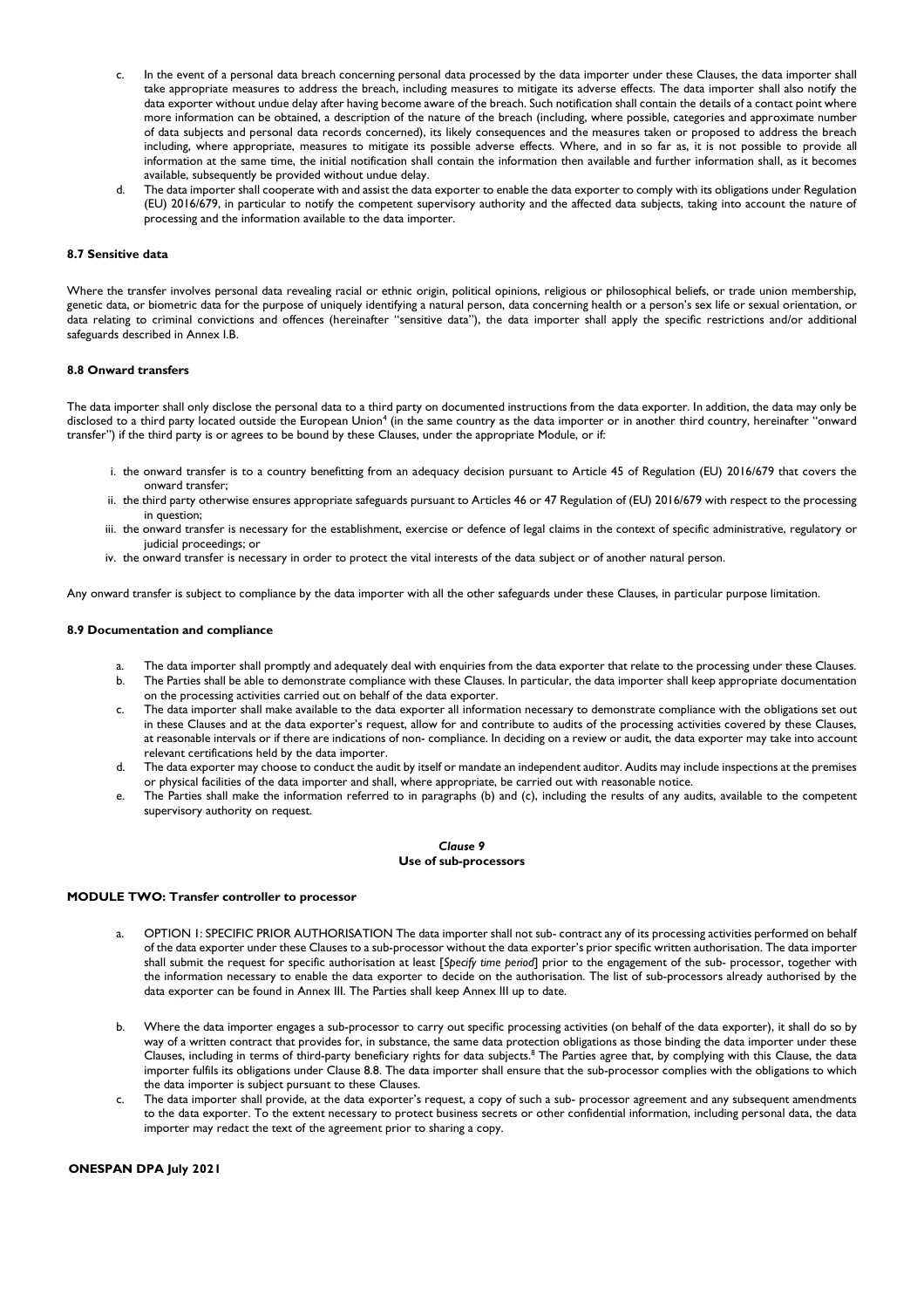- d. The data importer shall remain fully responsible to the data exporter for the performance of the sub-processor's obligations under its contract with the data importer. The data importer shall notify the data exporter of any failure by the sub- processor to fulfil its obligations under that contract.
- e. The data importer shall agree a third-party beneficiary clause with the sub-processor whereby in the event the data importer has factually disappeared, ceased to exist in law or has become insolvent - the data exporter shall have the right to terminate the sub-processor contract and to instruct the sub-processor to erase or return the personal data.

## *Clause 10* **Data subject rights**

## **MODULE TWO: Transfer controller to processor**

- a. The data importer shall promptly notify the data exporter of any request it has received from a data subject. It shall not respond to that request itself unless it has been authorised to do so by the data exporter.
- b. The data importer shall assist the data exporter in fulfilling its obligations to respond to data subjects' requests for the exercise of their rights under Regulation (EU) 2016/679. In this regard, the Parties shall set out in Annex II the appropriate technical and organisational measures, taking into account the nature of the processing, by which the assistance shall be provided, as well as the scope and the extent of the assistance required.
- c. In fulfilling its obligations under paragraphs (a) and (b), the data importer shall comply with the instructions from the data exporter.

## *Clause 11*

**Redress**

- 
- a. The data importer shall inform data subjects in a transparent and easily accessible format, through individual notice or on its website, of a contact point authorised to handle complaints. It shall deal promptly with any complaints it receives from a data subject.

#### **MODULE TWO: Transfer controller to processor**

- b. In case of a dispute between a data subject and one of the Parties as regards compliance with these Clauses, that Party shall use its best efforts to resolve the issue amicably in a timely fashion. The Parties shall keep each other informed about such disputes and, where appropriate, cooperate in resolving them.
- c. Where the data subject invokes a third-party beneficiary right pursuant to Clause 3, the data importer shall accept the decision of the data subject to:
	- lodge a complaint with the supervisory authority in the Member State of his/her habitual residence or place of work, or the competent supervisory authority pursuant to Clause 13;
	- ii. refer the dispute to the competent courts within the meaning of Clause 18.
- d. The Parties accept that the data subject may be represented by a not-for-profit body, organisation or association under the conditions set out in Article 80(1) of Regulation (EU) 2016/679.
- The data importer shall abide by a decision that is binding under the applicable EU or Member State law.
- f.The data importer agrees that the choice made by the data subject will not prejudice his/her substantive and procedural rights to seek remedies in accordance with applicable laws.

#### *Clause 12* **Liability**

## **MODULE TWO: Transfer controller to processor**

- a. Each Party shall be liable to the other Party/ies for any damages it causes the other Party/ies by any breach of these Clauses.
- The data importer shall be liable to the data subject, and the data subject shall be entitled to receive compensation, for any material or nonmaterial damages the data importer or its sub-processor causes the data subject by breaching the third-party beneficiary rights under these Clauses.
- c. Notwithstanding paragraph (b), the data exporter shall be liable to the data subject, and the data subject shall be entitled to receive compensation, for any material or non-material damages the data exporter or the data importer (or its sub-processor) causes the data subject by breaching the third-party beneficiary rights under these Clauses. This is without prejudice to the liability of the data exporter and, where the data exporter is a processor acting on behalf of a controller, to the liability of the controller under Regulation (EU) 2016/679 or Regulation (EU) 2018/1725, as applicable.
- d. The Parties agree that if the data exporter is held liable under paragraph (c) for damages caused by the data importer (or its sub-processor), it shall be entitled to claim back from the data importer that part of the compensation corresponding to the data importer's responsibility for the damage.
- e. Where more than one Party is responsible for any damage caused to the data subject as a result of a breach of these Clauses, all responsible Parties shall be jointly and severally liable and the data subject is entitled to bring an action in court against any of these Parties.
- f. The Parties agree that if one Party is held liable under paragraph (e), it shall be entitled to claim back from the other Party/ies that part of the compensation corresponding to its / their responsibility for the damage.
- g. The data importer may not invoke the conduct of a sub-processor to avoid its own liability.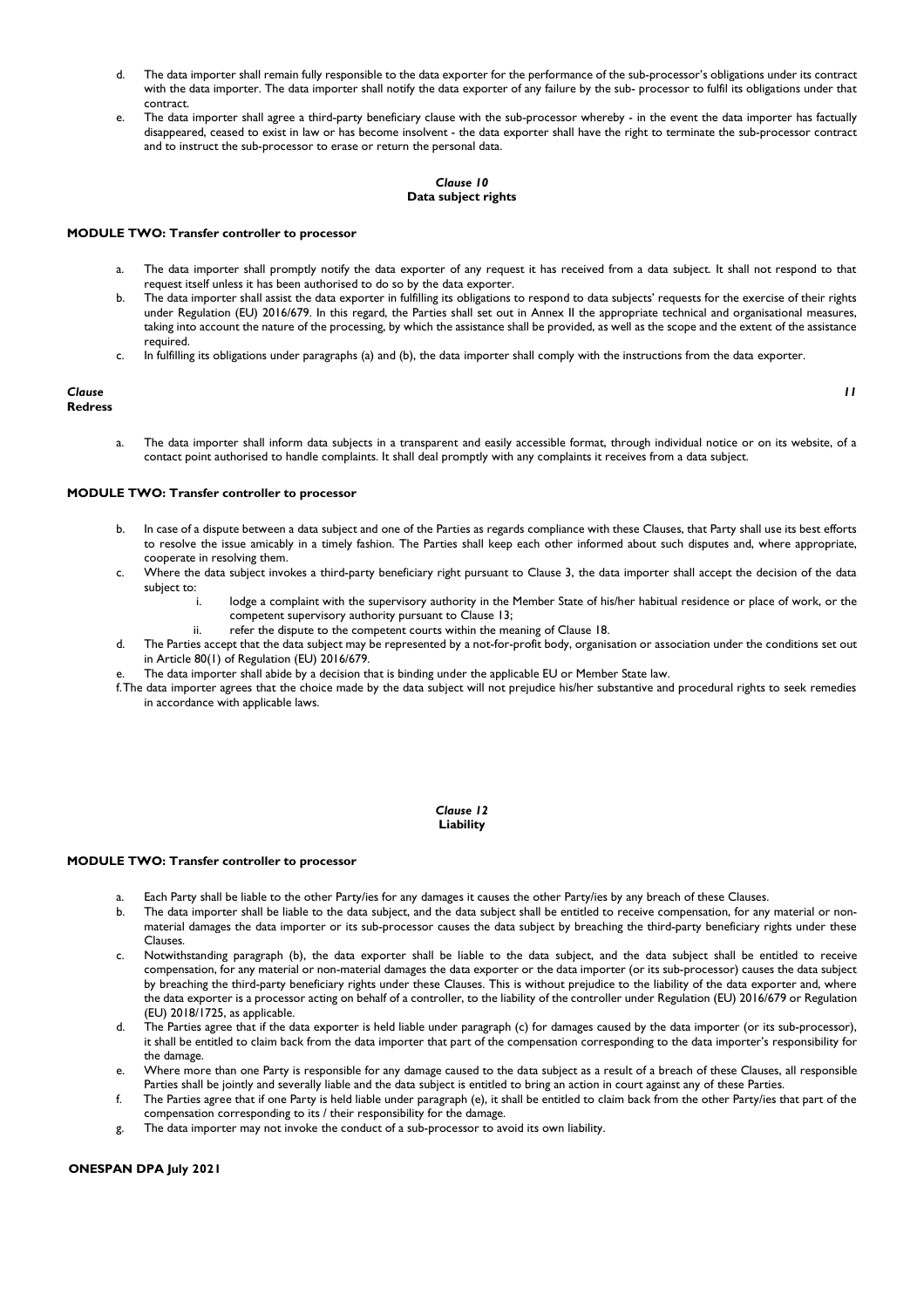## *Clause 13* **Supervision**

## **MODULE TWO: Transfer controller to processor**

- a. Where the data exporter is established in an EU Member State: The supervisory authority with responsibility for ensuring compliance by the data exporter with Regulation (EU) 2016/679 as regards the data transfer, as indicated in Annex I.C, shall act as competent supervisory authority.
- b. The data importer agrees to submit itself to the jurisdiction of and cooperate with the competent supervisory authority in any procedures aimed at ensuring compliance with these Clauses. In particular, the data importer agrees to respond to enquiries, submit to audits and comply with the measures adopted by the supervisory authority, including remedial and compensatory measures. It shall provide the supervisory authority with written confirmation that the necessary actions have been taken.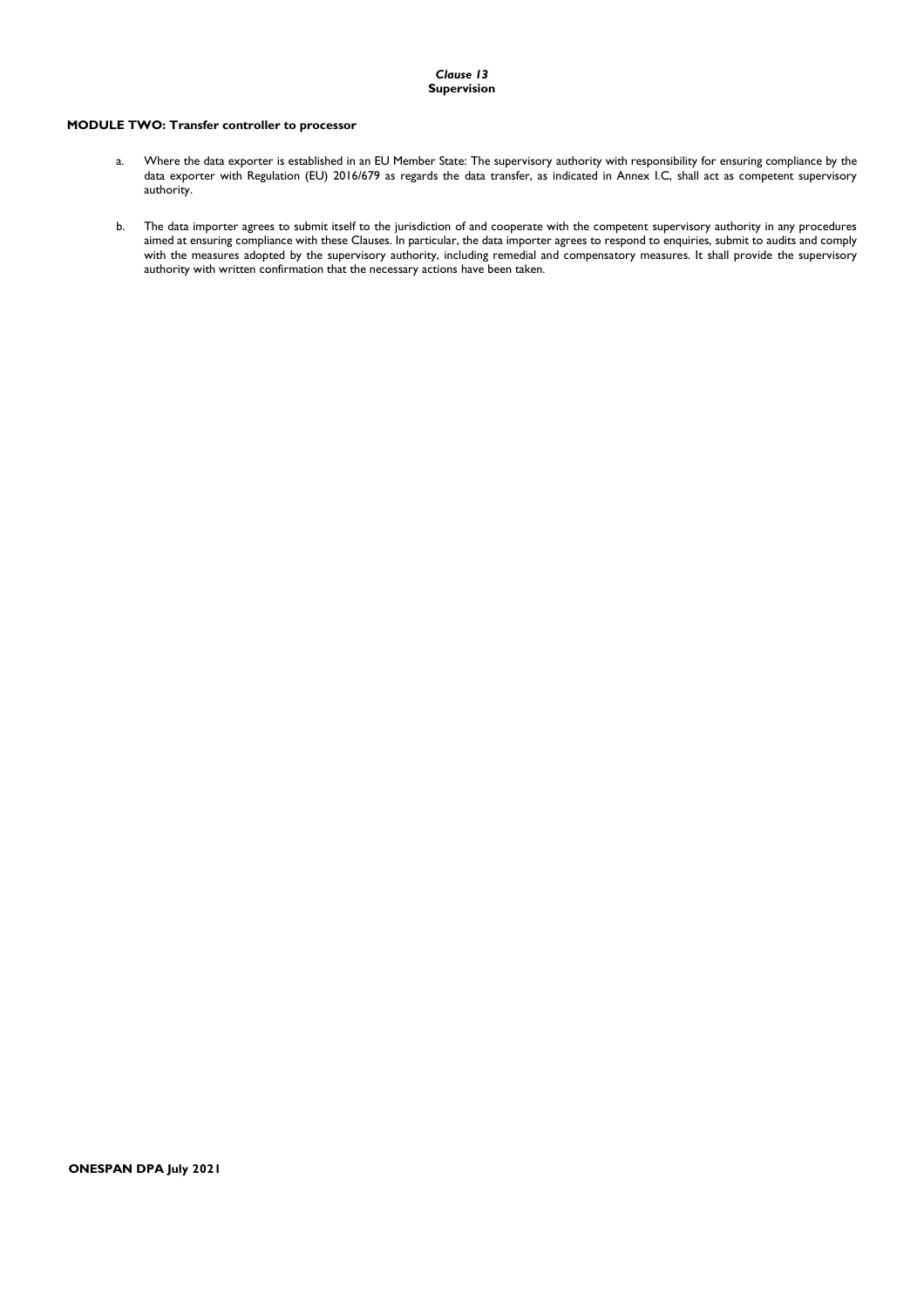## **SECTION III – LOCAL LAWS AND OBLIGATIONS IN CASE OF ACCESS BY PUBLIC AUTHORITIES**

*Clause 14*

## **Local laws and practices affecting compliance with the Clauses**

#### **MODULE TWO: Transfer controller to processor**

- a. The Parties warrant that they have no reason to believe that the laws and practices in the third country of destination applicable to the processing of the personal data by the data importer, including any requirements to disclose personal data or measures authorising access by public authorities, prevent the data importer from fulfilling its obligations under these Clauses. This is based on the understanding that laws and practices that respect the essence of the fundamental rights and freedoms and do not exceed what is necessary and proportionate in a democratic society to safeguard one of the objectives listed in Article 23(1) of Regulation (EU) 2016/679, are not in contradiction with these Clauses.
- b. The Parties declare that in providing the warranty in paragraph (a), they have taken due account in particular of the following elements:
	- i. the specific circumstances of the transfer, including the length of the processing chain, the number of actors involved and the transmission channels used; intended onward transfers; the type of recipient; the purpose of processing; the categories and format of the transferred personal data; the economic sector in which the transfer occurs; the storage location of the data transferred;
	- ii. the laws and practices of the third country of destination– including those requiring the disclosure of data to public authorities or authorising access by such authorities – relevant in light of the specific circumstances of the transfer, and the applicable limitations and safeguards $12$ ;
	- iii. any relevant contractual, technical or organisational safeguards put in place to supplement the safeguards under these Clauses, including measures applied during transmission and to the processing of the personal data in the country of destination.
- c. The data importer warrants that, in carrying out the assessment under paragraph (b), it has made its best efforts to provide the data exporter with relevant information and agrees that it will continue to cooperate with the data exporter in ensuring compliance with these Clauses.
- d. The Parties agree to document the assessment under paragraph (b) and make it available to the competent supervisory authority on request. e. The data importer agrees to notify the data exporter promptly if, after having agreed to these Clauses and for the duration of the contract, it
- has reason to believe that it is or has become subject to laws or practices not in line with the requirements under paragraph (a), including following a change in the laws of the third country or a measure (such as a disclosure request) indicating an application of such laws in practice that is not in line with the requirements in paragraph (a).
- f. Following a notification pursuant to paragraph (e), or if the data exporter otherwise has reason to believe that the data importer can no longer fulfil its obligations under these Clauses, the data exporter shall promptly identify appropriate measures (e.g. technical or organisational measures to ensure security and confidentiality) to be adopted by the data exporter and/or data importer to address the situation
- The data exporter shall suspend the data transfer if it considers that no appropriate safeguards for such transfer can be ensured, or if instructed by
- the competent supervisory authority to do so. In this case, the data exporter shall be entitled to terminate the contract, insofar as it concerns the processing of personal data under these Clauses. If the contract involves more than two Parties, the data exporter may exercise this right to termination only with respect to the relevant Party, unless the Parties have agreed otherwise. Where the contract is terminated pursuant to this Clause, Clause 16(d) and (e) shall apply.

#### *Clause 15*

## **Obligations of the data importer in case of access by public authorities**

#### **MODULE TWO: Transfer controller to processor**

## **15.1 Notification**

- a. The data importer agrees to notify the data exporter and, where possible, the data subject promptly (if necessary with the help of the data exporter) if it:
	- i. receives a legally binding request from a public authority, including judicial authorities, under the laws of the country of destination for the disclosure of personal data transferred pursuant to these Clauses; such notification shall include information about the personal data requested, the requesting authority, the legal basis for the request and the response provided; or
	- ii. becomes aware of any direct access by public authorities to personal data transferred pursuant to these Clauses in accordance with the laws of the country of destination; such notification shall include all information available to the importer.
- b. If the data importer is prohibited from notifying the data exporter and/or the data subject under the laws of the country of destination, the data importer agrees to use its best efforts to obtain a waiver of the prohibition, with a view to communicating as much information as possible, as soon as possible. The data importer agrees to document its best efforts in order to be able to demonstrate them on request of the data exporter.
- c. Where permissible under the laws of the country of destination, the data importer agrees to provide the data exporter, at regular intervals for the duration of the contract, with as much relevant information as possible on the requests received (in particular, number of requests, type of data requested, requesting authority/ies, whether requests have been challenged and the outcome of such challenges, etc.).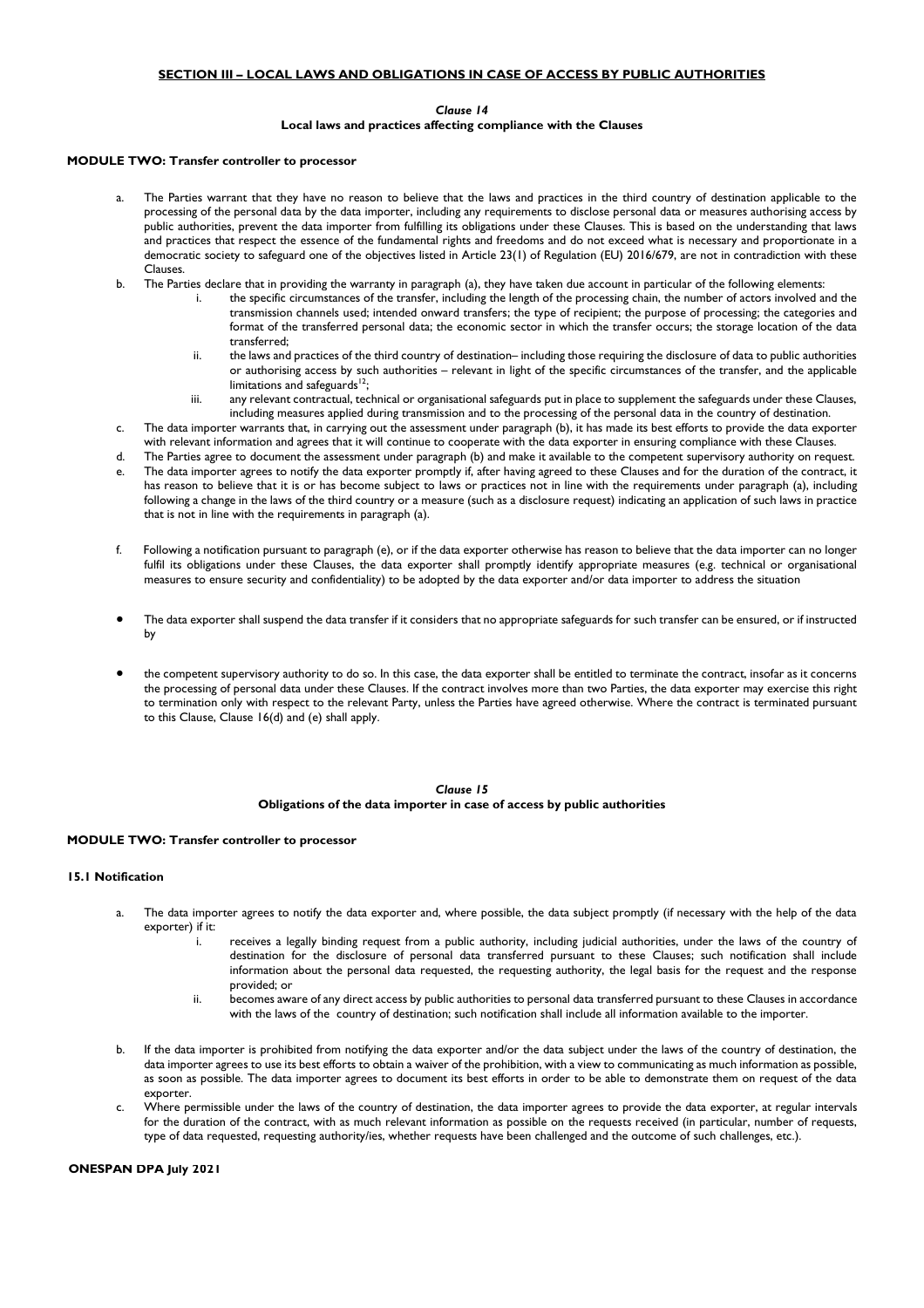- The data importer agrees to preserve the information pursuant to paragraphs (a) to (c) for the duration of the contract and make it available to the competent supervisory authority on request.
- e. Paragraphs (a) to (c) are without prejudice to the obligation of the data importer pursuant to Clause 14(e) and Clause 16 to inform the data exporter promptly where it is unable to comply with these Clauses.

#### **15.2 Review of legality and data minimisation**

- The data importer agrees to review the legality of the request for disclosure, in particular whether it remains within the powers granted to the requesting public authority, and to challenge the request if, after careful assessment, it concludes that there are reasonable grounds to consider that the request is unlawful under the laws of the country of destination, applicable obligations under international law and principles of international comity. The data importer shall, under the same conditions, pursue possibilities of appeal. When challenging a request, the data importer shall seek interim measures with a view to suspending the effects of the request until the competent judicial authority has decided on its merits. It shall not disclose the personal data requested until required to do so under the applicable procedural rules. These requirements are without prejudice to the obligations of the data importer under Clause 14(e).
- b. The data importer agrees to document its legal assessment and any challenge to the request for disclosure and, to the extent permissible under the laws of the country of destination, make the documentation available to the data exporter. It shall also make it available to the competent supervisory authority on request.
- c. The data importer agrees to provide the minimum amount of information permissible when responding to a request for disclosure, based on a reasonable interpretation of the request.

## **SECTION IV – FINAL PROVISIONS**

#### *Clause 16* **Non-compliance with the Clauses and termination**

- a. The data importer shall promptly inform the data exporter if it is unable to comply with these Clauses, for whatever reason.
- b. In the event that the data importer is in breach of these Clauses or unable to comply with these Clauses, the data exporter shall suspend the transfer of personal data to the data importer until compliance is again ensured or the contract is terminated. This is without prejudice to Clause 14(f).
- c. The data exporter shall be entitled to terminate the contract, insofar as it concerns the processing of personal data under these Clauses, where:
	- i. the data exporter has suspended the transfer of personal data to the data importer pursuant to paragraph (b) and compliance with these Clauses is not restored within a reasonable time and in any event within one month of suspension;
	- ii. the data importer is in substantial or persistent breach of these Clauses; or
	- iii. the data importer fails to comply with a binding decision of a competent court or supervisory authority regarding its obligations under these Clauses.
- In these cases, it shall inform the competent supervisory authority of such non-compliance. Where the contract involves more than two Parties, the data exporter may exercise this right to termination only with respect to the relevant Party, unless the Parties have agreed otherwise.
- d. Personal data that has been transferred prior to the termination of the contract pursuant to paragraph (c) shall at the choice of the data exporter immediately be returned to the data exporter or deleted in its entirety. The same shall apply to any copies of the data.] The data importer shall certify the deletion of the data to the data exporter. Until the data is deleted or returned, the data importer shall continue to ensure compliance with these Clauses. In case of local laws applicable to the data importer that prohibit the return or deletion of the transferred personal data, the data importer warrants that it will continue to ensure compliance with these Clauses and will only process the data to the extent and for as long as required under that local law.
- Either Party may revoke its agreement to be bound by these Clauses where (i) the European Commission adopts a decision pursuant to Article 45(3) of Regulation (EU) 2016/679 that covers the transfer of personal data to which these Clauses apply; or (ii) Regulation (EU) 2016/679 becomes part of the legal framework of the country to which the personal data is transferred. This is without prejudice to other obligations applying to the processing in question under Regulation (EU) 2016/679.

#### *Clause 17* **Governing law**

#### **MODULE TWO: Transfer controller to processor**

These Clauses shall be governed by the law of the EU Member State in which the data exporter is established. Where such law does not allow for third-party beneficiary rights, they shall be governed by the law of another EU Member State that does allow for third-party beneficiary rights. The Parties agree that this shall be the law of Belgium.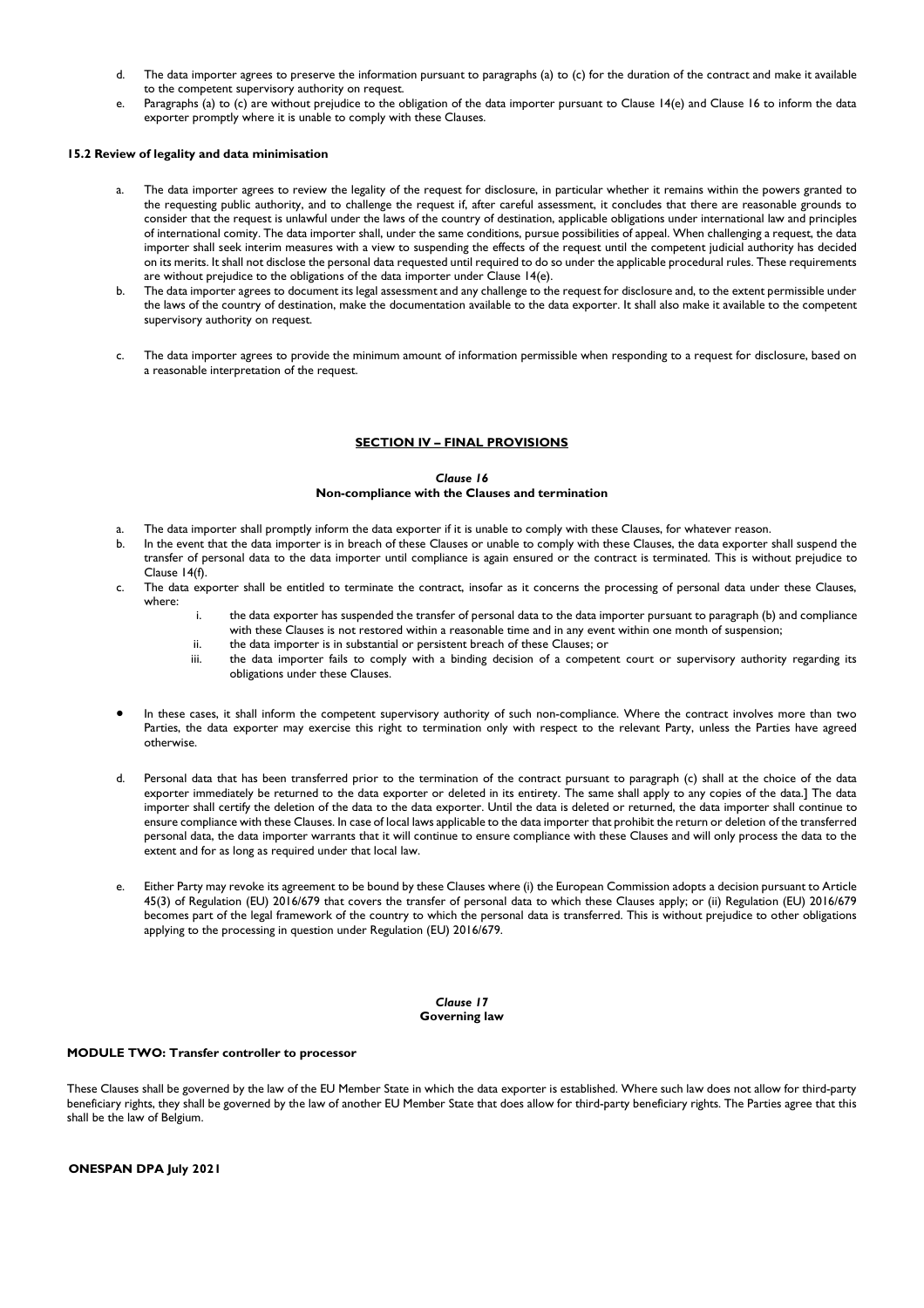## *Clause 18* **Choice of forum and jurisdiction**

#### **MODULE TWO: Transfer controller to processor**

- a. Any dispute arising from these Clauses shall be resolved by the courts of an EU Member State.
- The Parties agree that those shall be the courts of the EU Member State in which the data exporter is established.
- c. A data subject may also bring legal proceedings against the data exporter and/or data importer before the courts of the Member State in which he/she has his/her habitual residence.
- d. The Parties agree to submit themselves to the jurisdiction of such courts.

## **APPENDIX**

 $\_$ 

## **ANNEX I**

## **A. LIST OF PARTIES**

## **MODULE TWO: Transfer controller to processor**

**Name of the data exporting** organization: **The Customer indicated on the applicable Order Document.** Address: as indicated on the applicable Order Document Tel/Fax/email.: as indicated on the applicable Order Document.

#### **Role: Controller**

Contact person's name, position and contact details: as indicated on the applicable Order Document. Role: Controller

Activities relevant to the data transferred under these Clauses: usage of OneSpan SaaS Services as per the Order Document.

#### And

#### (the data **exporter**)

**Name of the data importing organization:** The Supplier listed on the applicable Order Document **Address**: the address listed on the applicable Order Document **Role: Processor**

Contact person's name, position and contact details: as indicated on the applicable Order Document. Role: Controller

Activities relevant to the data transferred under these Clauses: Delivery of OneSpan SaaS Services as per the Order Document

**Tel/Fax/email.:** as indicated on the applicable Order Document[; privacy@onespan.com](mailto:privacy@onespan.com)

(the data **importer**)

each a "party"; together "the parties",

## **B. DESCRIPTION OF TRANSFER**

#### **MODULE TWO: Transfer controller to processor**

#### **1. Data Exporter**

The Data Exporter is a customer of the Data Importer's SaaS Services as described in the applicable Order Document.

## **2. Data Importer**

The Data Importer is a provider of communication and productivity software, services, systems and/or technologies.

#### **3. Subject matter**

The subject matter of the Processing under these SCC is described in EXHIBIT B- DESCRIPTION OF PROCESSING ACTIVITIES

#### **4. Data subjects**

See EXHIBIT B- DESCRIPTION OF PROCESSING ACTIVITIES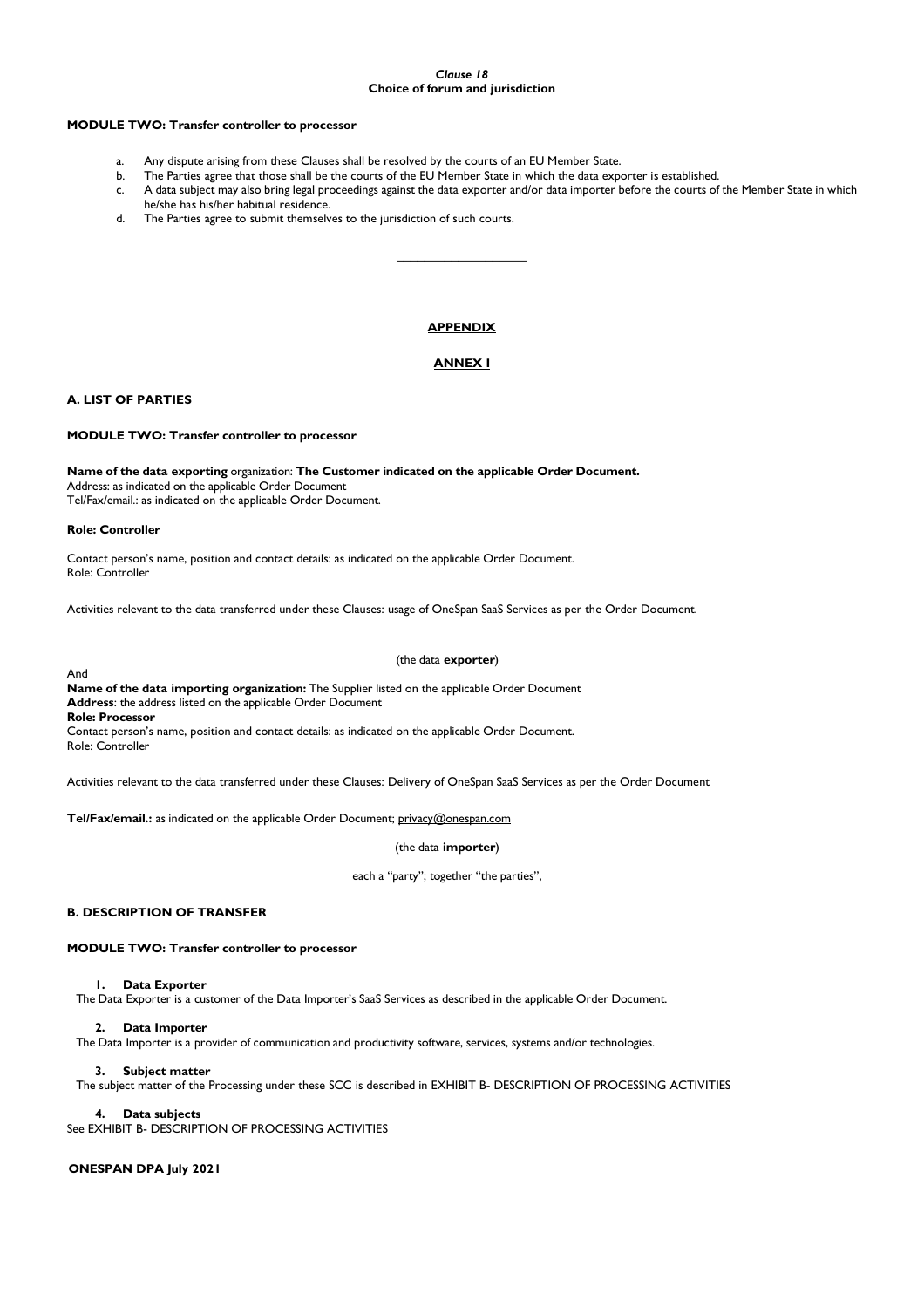## **5. Type of data**

See EXHIBIT B- DESCRIPTION OF PROCESSING ACTIVITIES

#### **6. Categories of data**

See EXHIBIT B- DESCRIPTION OF PROCESSING ACTIVITIES

# **7. Special categories of data**

See EXHIBIT B- DESCRIPTION OF PROCESSING ACTIVITIES

#### **8. Processing operations**

See EXHIBIT B- DESCRIPTION OF PROCESSING ACTIVITIES

- **9. Duration**: The duration of the Processing corresponds to the duration of the underlying Contract or the respective Order Document for the Services.
- 10. **Retention period:** Subject to Section 7 of the DPA, OneSpan will process Personal Data for the duration of the Contract, unless otherwise agreed upon in writing.
- 11. **Technical and Organizational Measures:** Technical and Organizational Measures are described in the Privacy and Security Schedule
- 12. **Data Protection Officer/Personal Data Breach Reporting:** The points of contact are provided for in the Privacy and Security Schedule and the OneSpan Privacy Center at https://www.onespan.com/privacy-center.
- 13. **List of authorized sub-processors used by Supplier in the provisions of the Services:** The list can be found in the Privacy Center set forth at https://www.onespan.com/privacy-center and is updated there in case of changes.
- 14. **Place of Performance:** The list can be found in the Privacy Center set forth at https://www.onespan.com/privacy-center and is updated there in case of changes.
- 15. **Location of the data centers used by Processor:** The list can be found in the Privacy Center set forth at https://www.onespan.com/privacycenter and is updated there in case of changes.
- **16. Transfer of Personal Data:** The Personal Data transferred will be transferred to Sub-processors processing activities: The processing of the Personal Data by Data Importer shall be to enable: (1) the performance of the Services; (2) to provide any technical and customer support, maintenance, troubleshooting and IT management as requested by Customer, and (3) to fulfil all other obligations under the Contract.

## **C. COMPETENT SUPERVISORY AUTHORITY**

**MODULE TWO: Transfer controller to processor**

## **Belgium**

Autorité de la protection des données – Gegevensbeschermingsautoriteit (APD-GBA), https://www.gegevensbeschermingsautoriteit.be/

Rue de la Presse 35 / Drukpersstraat 35

1000 Bruxelles / 1000 Brussel

Drukpersstraat 35, 1000 Brussel

+32 (0)2 274 48 00

+32 (0)2 274 48 35

[contact@apd-gba.be](mailto:contact@apd-gba.be)